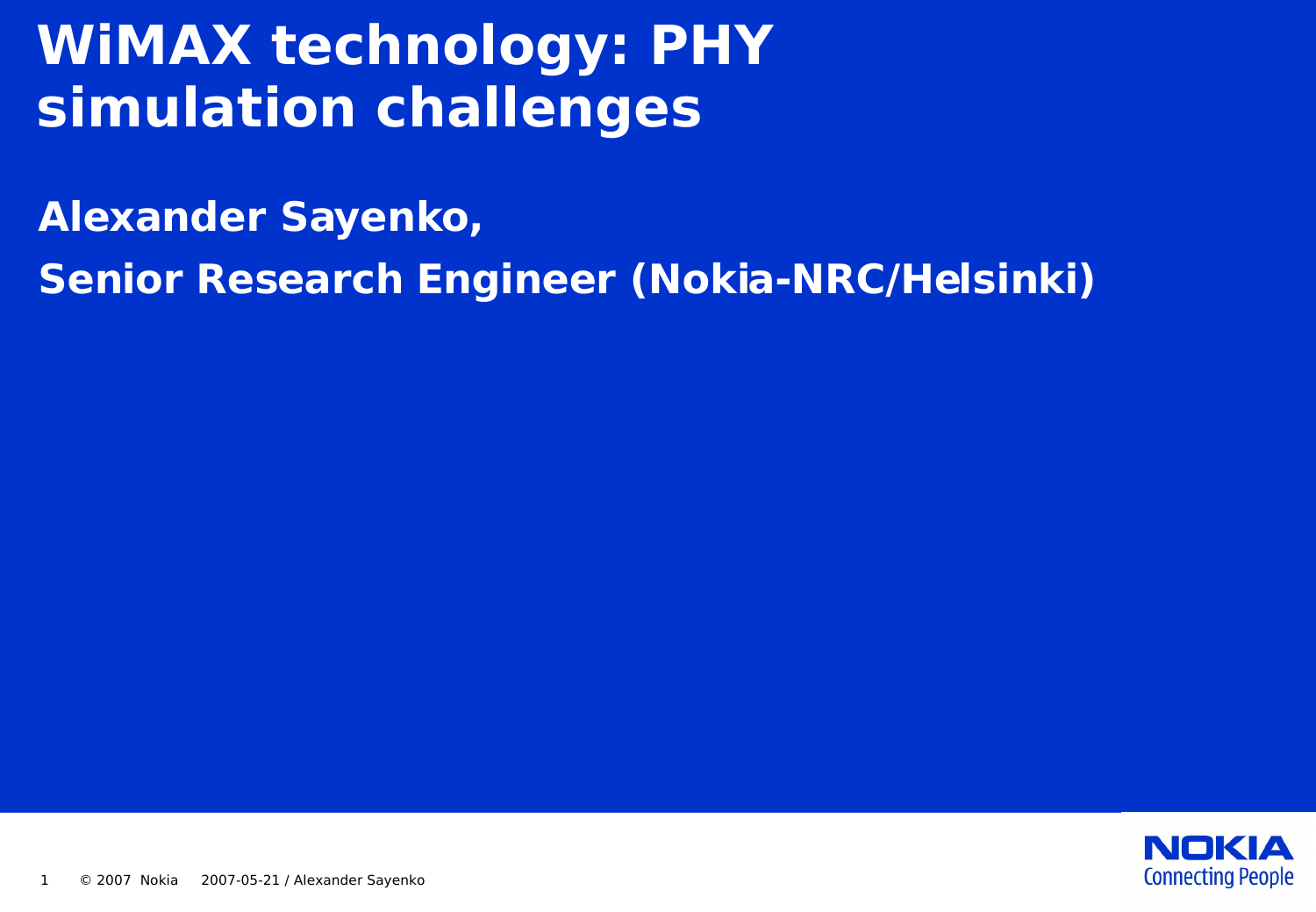### **Agenda**

- •Brief introduction into the WiMAX technology
- WiMAX PHY levels
- New IEEE 802.16m standard
- Simulating the WiMAX technology
- Simulation challenges: bridging the MAC/PHY gap

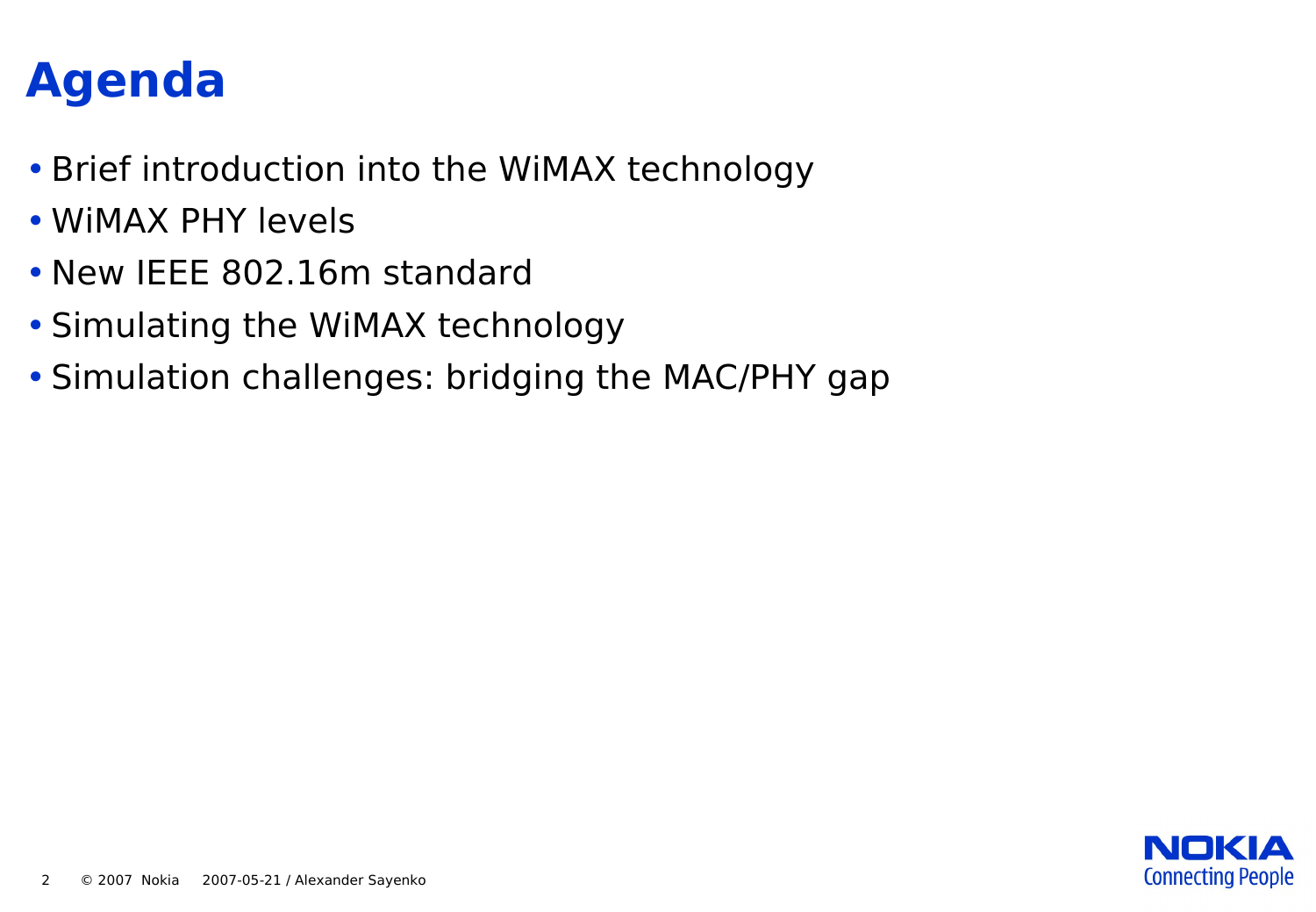### **Main features the IEEE 802.16 WiMAX**

- LOS and NLOS operations
- Large coverage
- High performance
- Set of MCSs to adapt to link conditions
- Support for a variety of services
- Support for a variety of link-level technologies through a sophisticated convergence sublayer
- Support for the mobility (latest standards)

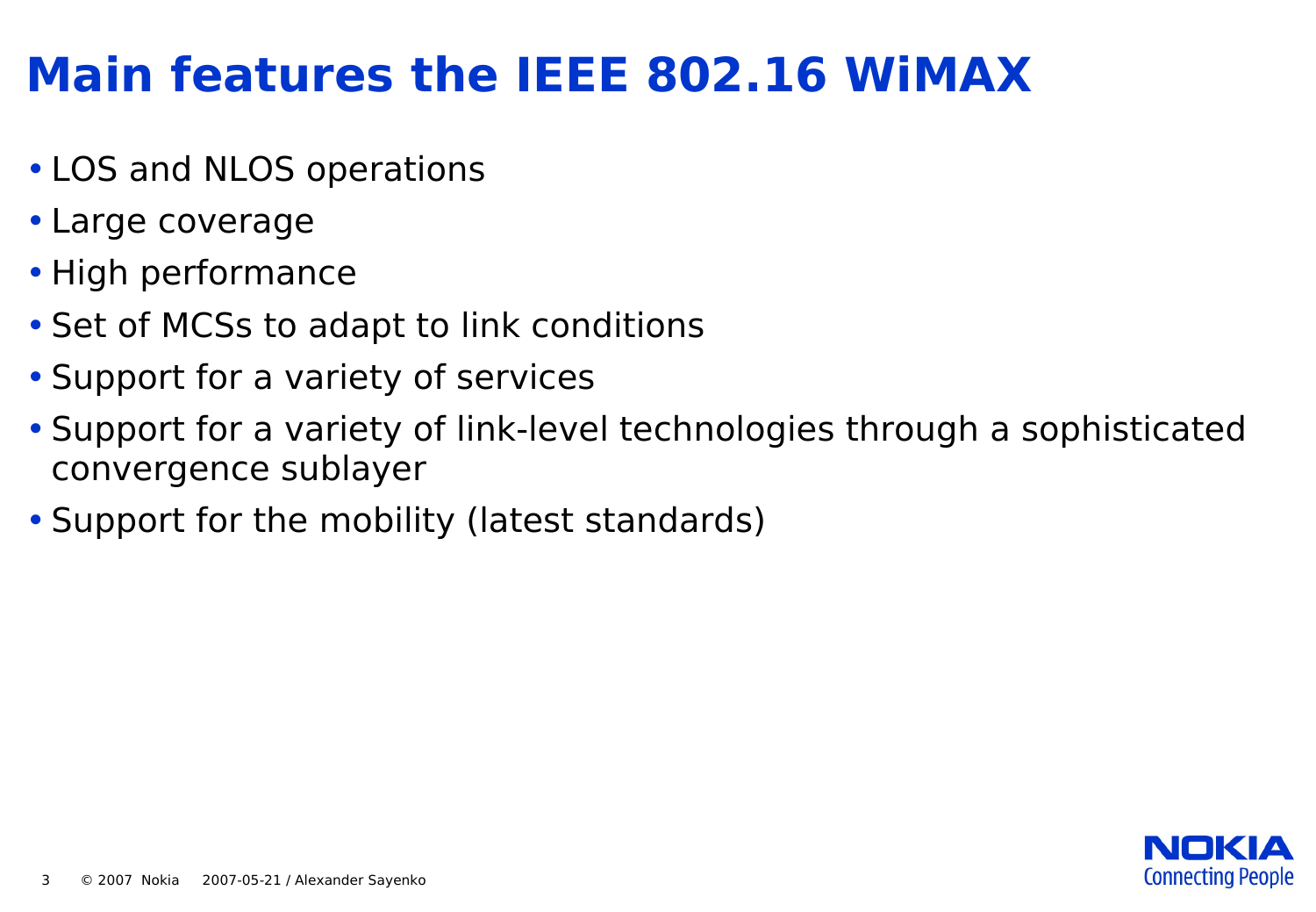#### **WiMAX PHY levels**

- SC
	- The first WiMAX PHY level
	- Single-carrier PHY
	- Suitable for LOS operations, but no proper support for NLOS deployment

• OFDM

- 256 subcarriers per an OFDM symbol
- Works in NLOS scenarios
- Suitable for fixed subscriber stations
- Supports Mesh mode, i.e., ad-hoc networking
- Optionally, supports subchannelization (simplified form of OFDMa)

• OFDMa

- Similar to the OFDM PHY
- The number of subcarriers depends on the configuration (up to 2048)
- Unlike OFDM, subcarriers are grouped into the logical subchannels
- Optimized for mobility

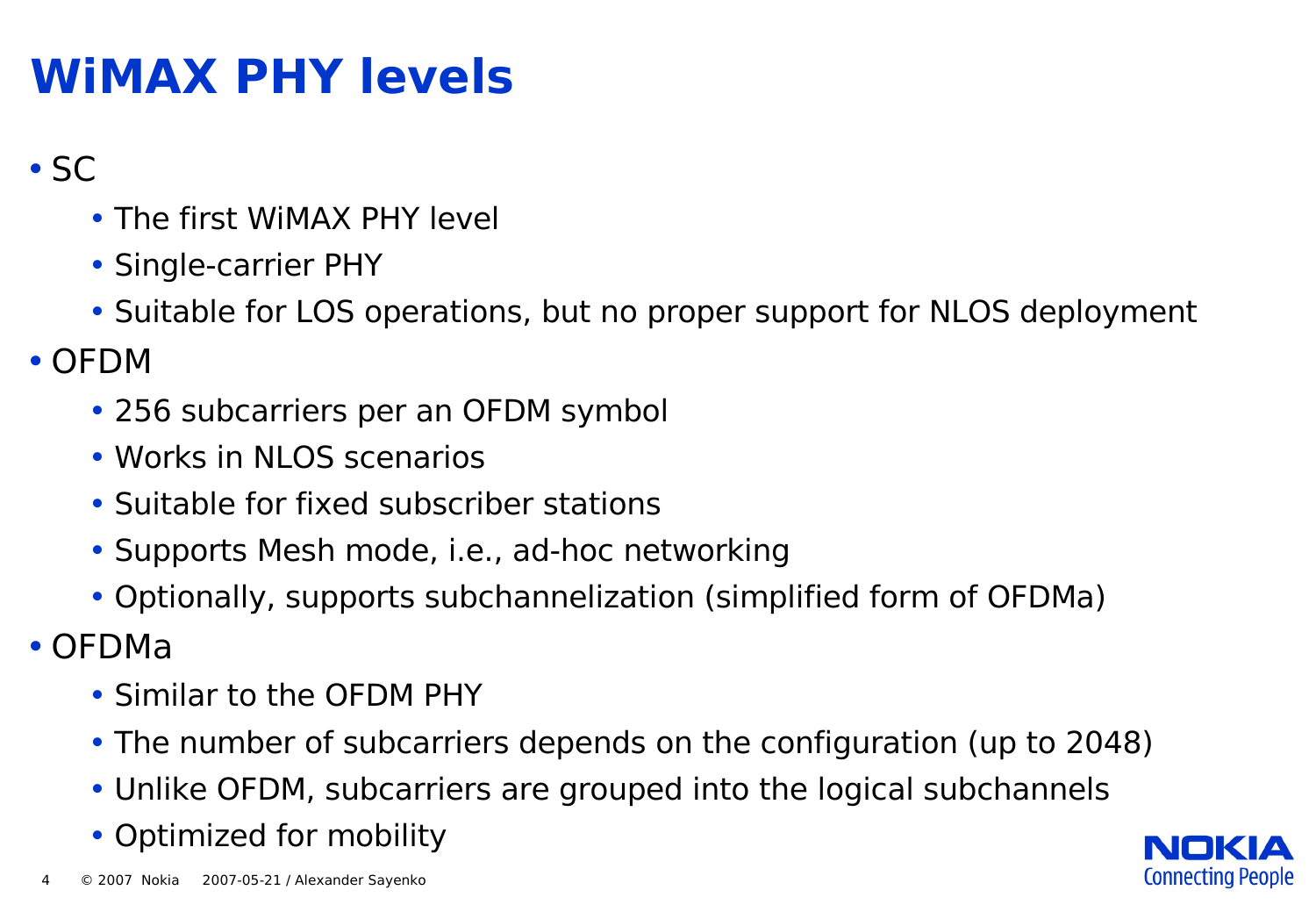### **WiMAX OFDMa frame structure**



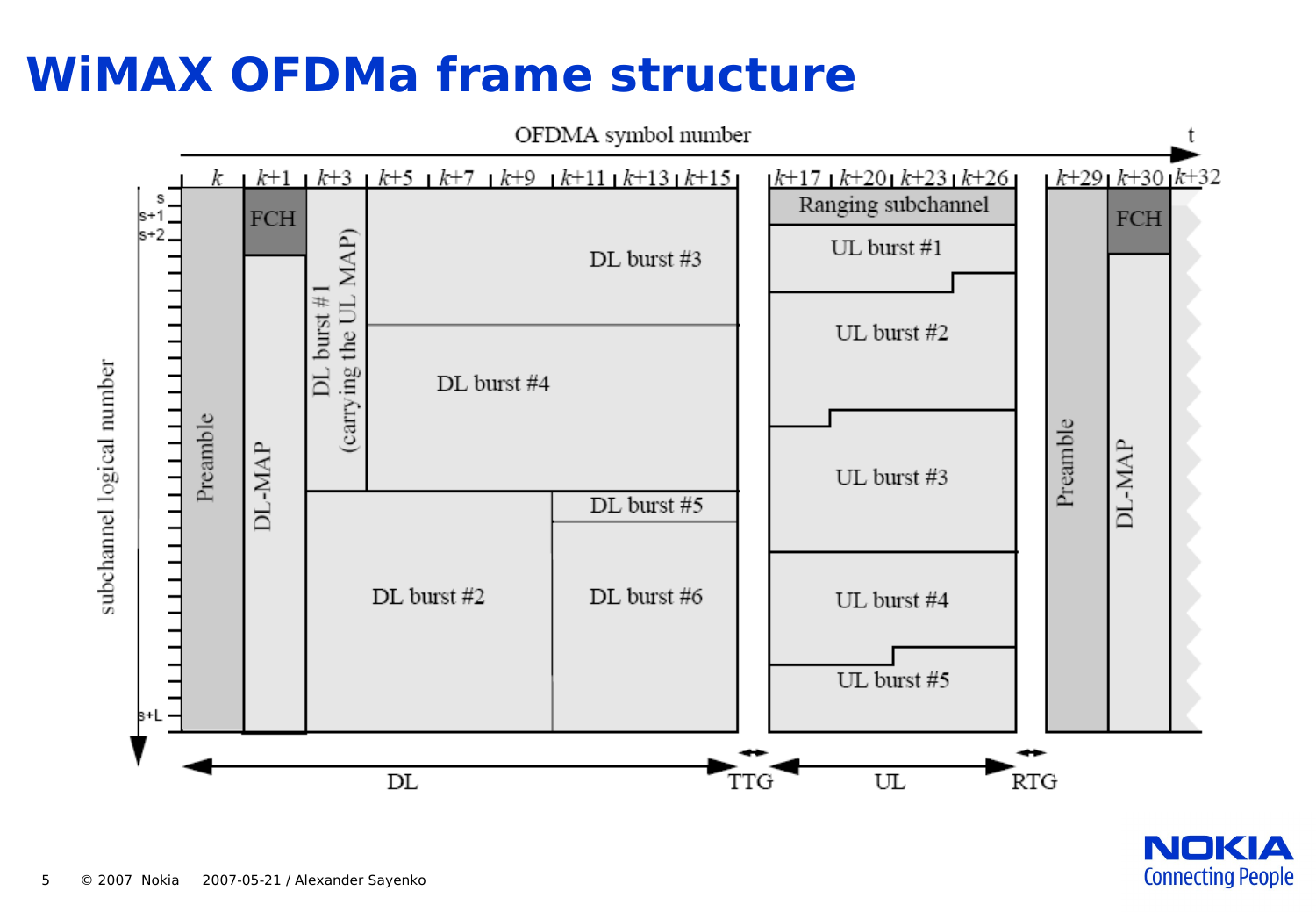## **Key IEEE 802.16 specifications**

- 802.16d (2004)
	- Defined OFDM and OFDMa PHYs
	- Targets the fixed deployment scenarios
	- No proper support for mobility
- 802.16e (2005)
	- Extensions to the OFDM and OFDMa PHYs
	- MAC and PHY extensions to support mobility
- 802.16m (under development)
	- Currently, there are only requirements
	- Core areas:
		- Reduced complexity
		- Support for new services, E-MBS, LBS
		- Support for advanced antenna techniques (MIMO) and beamforming
		- New performance requirements
		- New mobility and coverage requirements

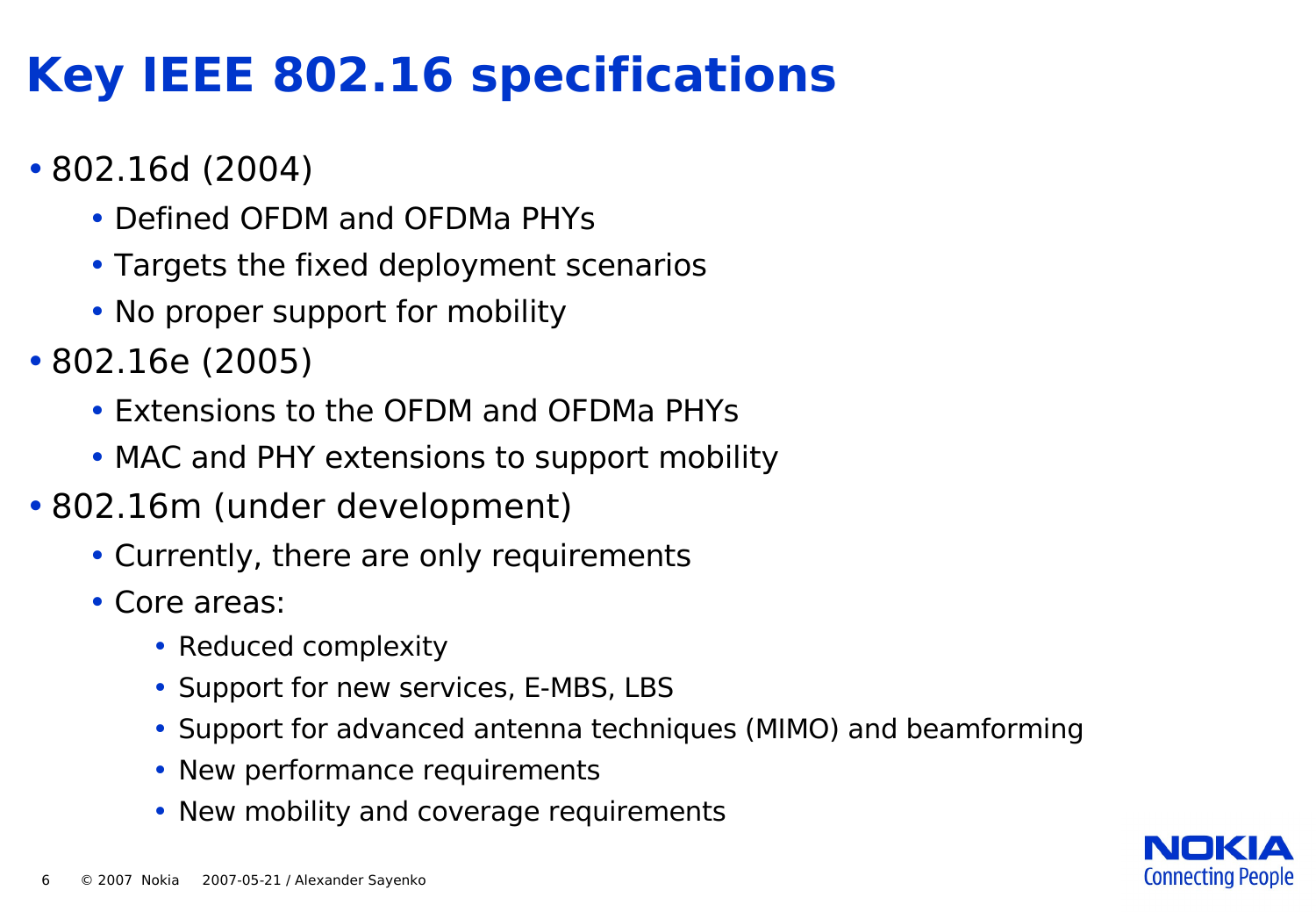### **IEEE 802.16m tasks and challenges**

- Must be backward compatible with IEEE 802.16e standard
- Functional requirements:
	- Peak data rate:  $> 6.5$  bps/Hz, double the relative performance!
	- Max latency (both uplink and downlink): 10 ms
	- Handover interruption time: 50-150 ms
- Mobility functional requirements:
	- Low (0-15 km/h), high (15-120 km/h), highest (120-350 km/h)
	- Should support IEEE 802.21 Media Independent Handover
- •Coverage:
	- Optimized (up to 5 km), graceful degradation (5-30 km), functional system (30-100 km)
- Multi-hop relay networks

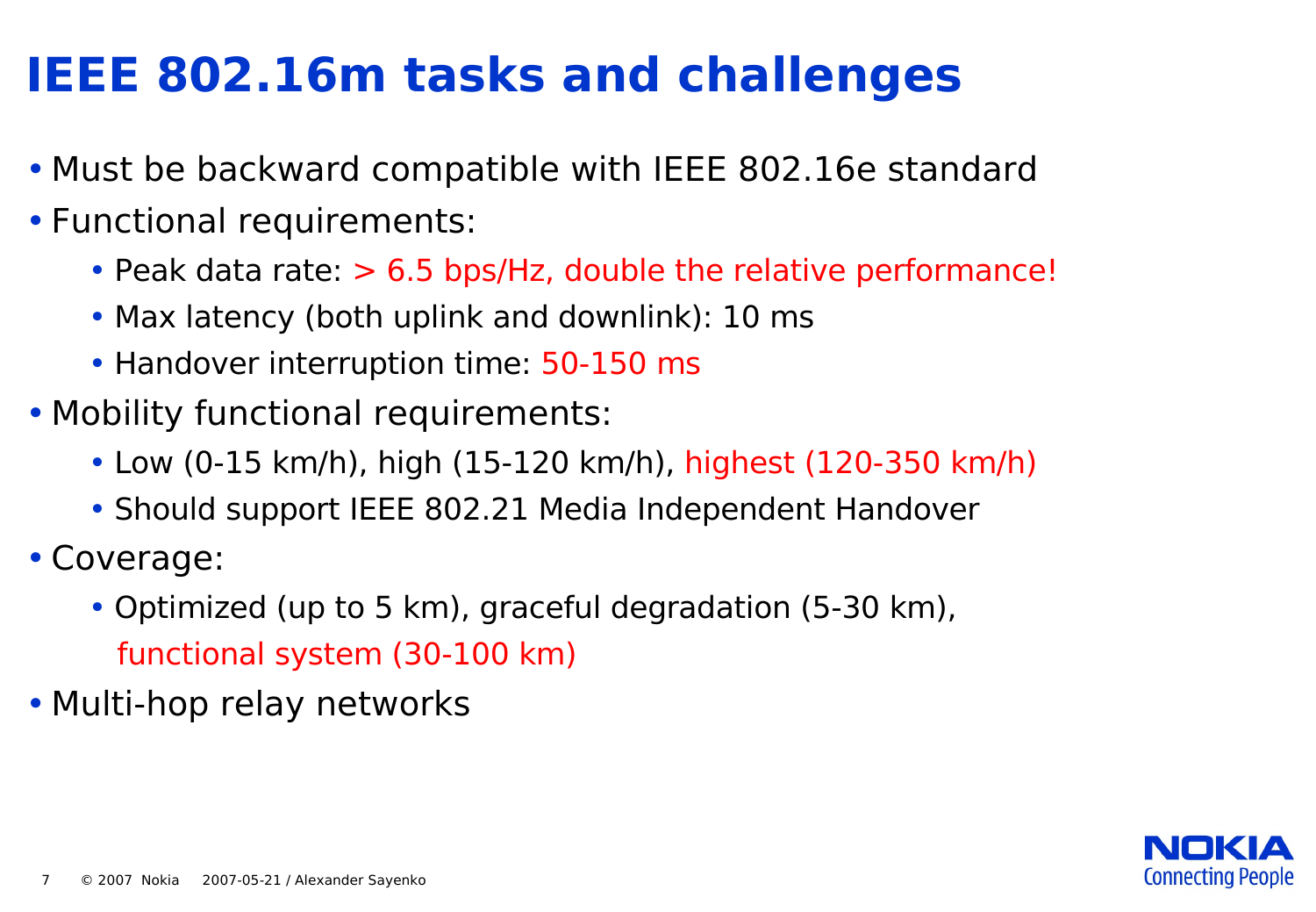# **Sample simulation scenario**

| <b>PHY</b>              | <b>OFDMa</b>           |
|-------------------------|------------------------|
| <b>Bandwidth</b>        | 10Mhz                  |
| <b>FFT</b>              | 1024                   |
| Cyclic prefix length    | 1/8                    |
| $TTG+RTG$               | 232 PS                 |
| Duplexing mode          | <b>TDD</b>             |
| Frame duration          | 5 <sub>ms</sub>        |
| OFDM symbols            | 47                     |
| DL/UL symbols           | 26/21                  |
| DL/UL subcarrier alloc. | <b>DL FUSC/UL PUSC</b> |
| DL/UL slots             | 416/245                |
| <b>MCS</b>              | 64-QAM3/4 (27B/slot)   |
|                         |                        |

| Fragmentation/packing   | ΟN                   |
|-------------------------|----------------------|
| PDU size                | as large as possible |
| <b>CRC/ARQ</b>          | ON                   |
| <b>ARQ</b> feedback     | standalone           |
| ARQ block size          | 16 B                 |
| <b>ARQ window</b>       | 1024                 |
| ARQ block rearrangement | ON                   |

8 © 2007 Nokia 2007-05-21 / Alexander Sayenko





**NOKIA Connecting People**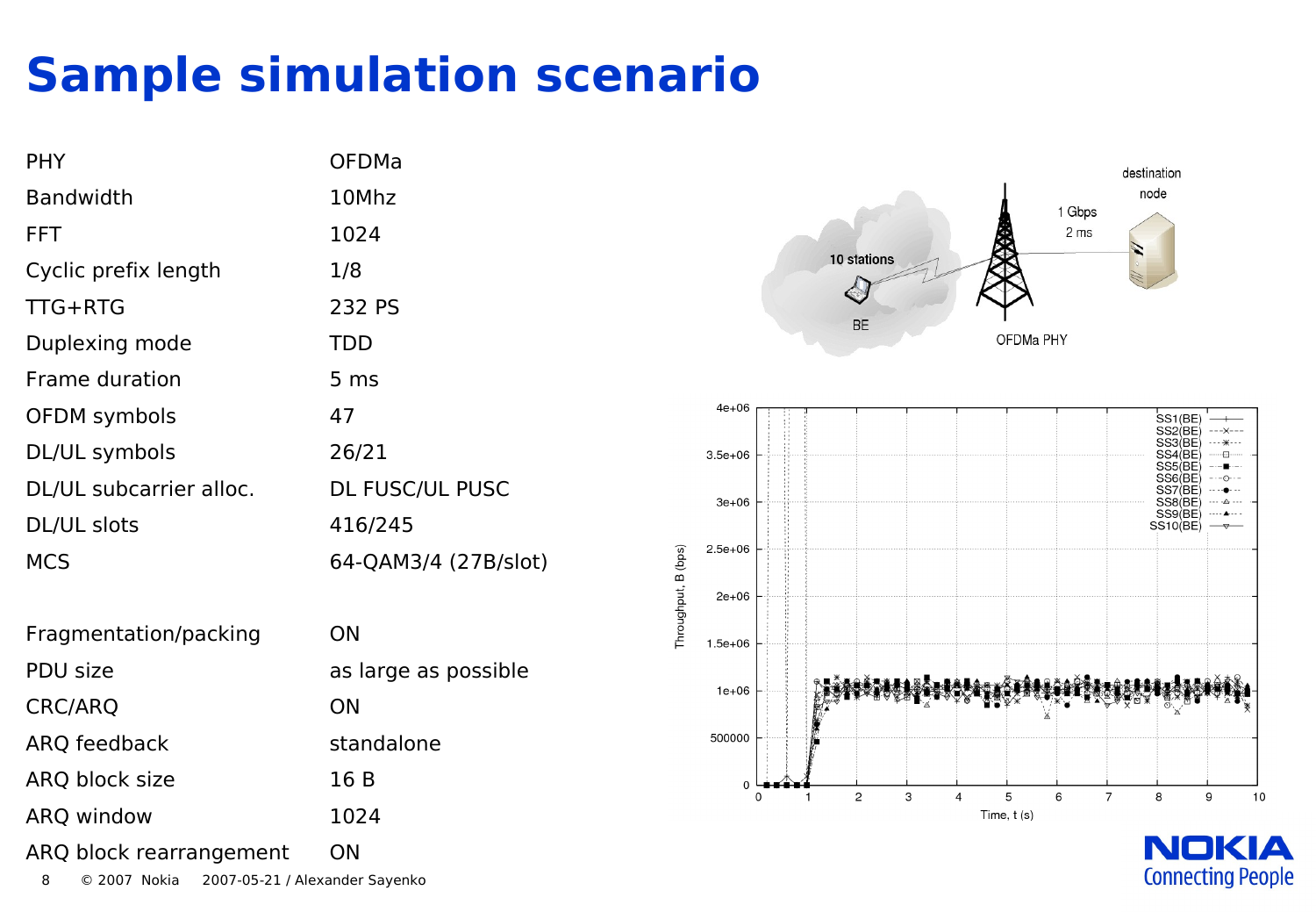# **PHY simulation challenges**

- Low-level simulators
	- Sophisticated PHY modeling
	- Quite poor support for MAC and upper level protocols modeling
		- It is possible to implement them, but
		- ... it requires too much human work hours
	- Need a significant amount of computational resources
- High-level network simulators
	- NS-2, OpNet
	- Provide libraries with transport and high-level protocols
	- If something is missing, it can be added easily
	- Much faster when compared to the low-level simulators
	- Support for PHY modeling is quite poor
		- It is possible to model PHY accurately, but
		- ... it will be too slow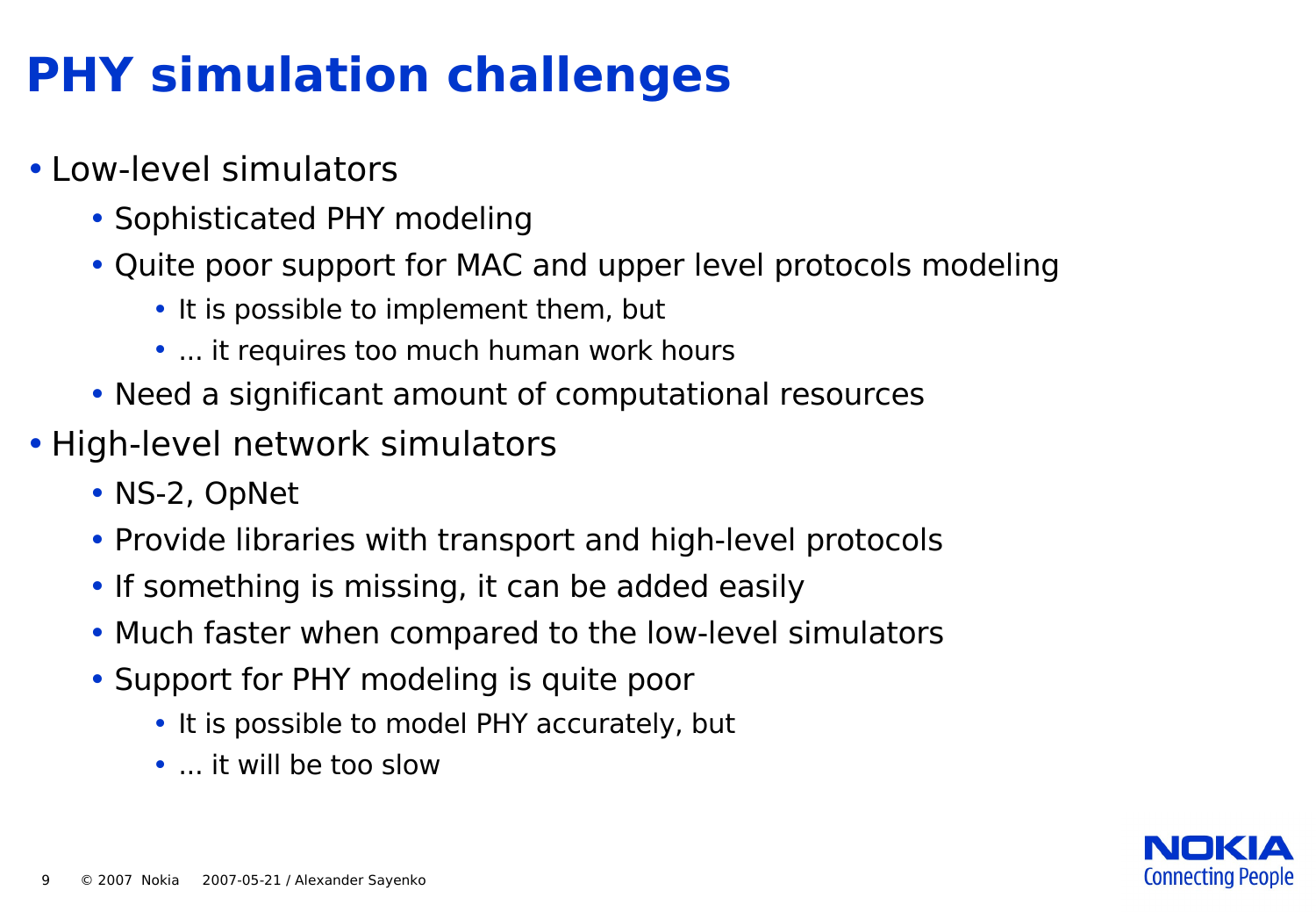# **Bridging the MAC/PHY gap**

- It is crucial to simulate accurately PHY in the high-level simulator
	- It does not diminish the value of the low-level simulator, but rather
	- Allows for achieving more accurate performance results
- Simulation models used in the low-level simulators:
	- They are too accurate
	- They require too much computational resources
- New PHY simulation models are need for:
	- Interference
	- MIMO
	- Subcarriers and logical subchannels

 $\bullet$  ......

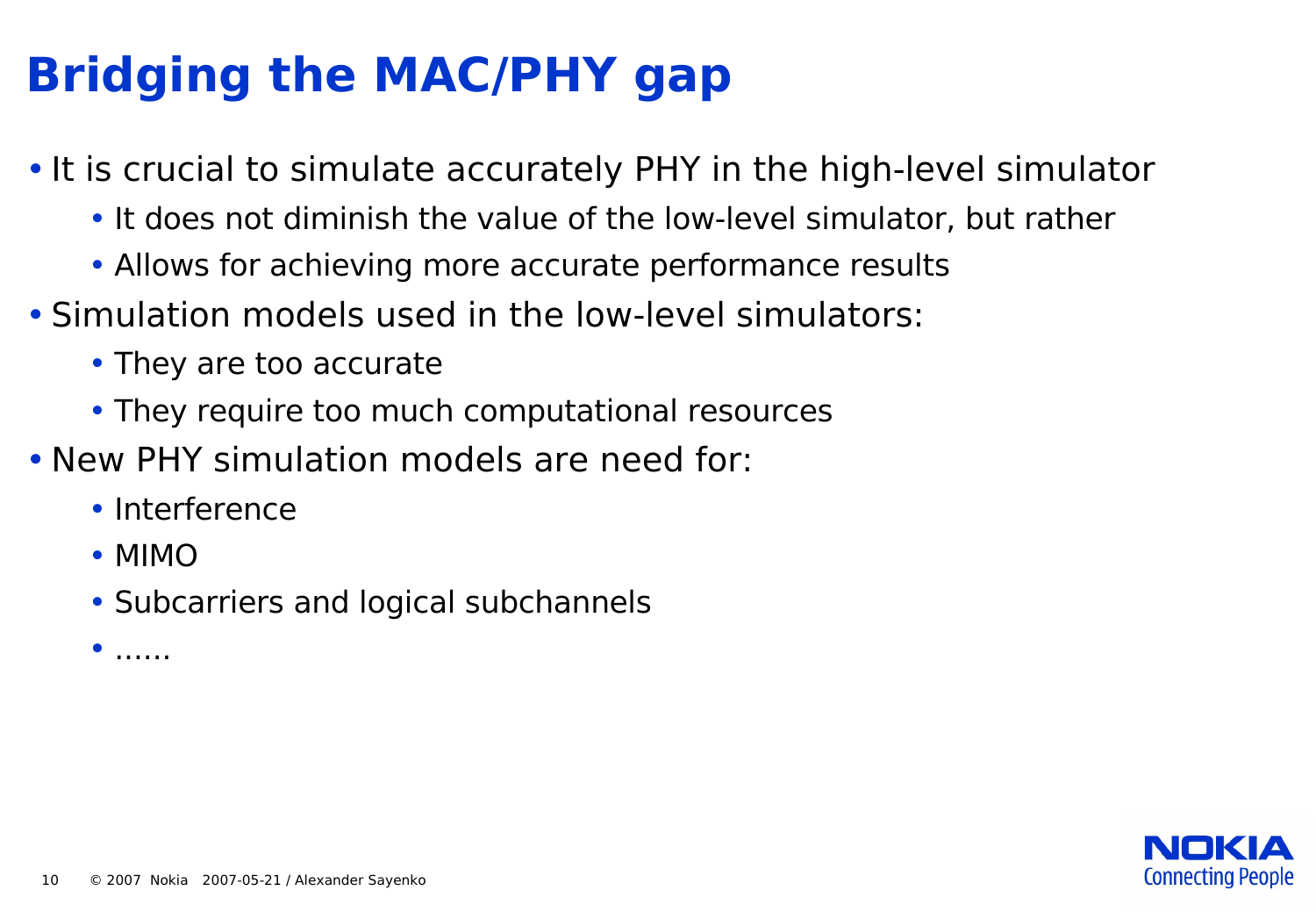## **Collaborators**

- Nokia Siemens Networks
- University of Jyväskylä, Finland, MIT department, Telecommunication laboratory
	- Development and support of the NS-2 WiMAX simulator
	- Research activities:
		- QoS and scheduling
		- MAC performance optimizations (e.g., ARQ, MAC overhead)
		- Adaptive contention resolution
- WiMAX Forum AATG group
	- Simulation methodology
	- Performance evaluation